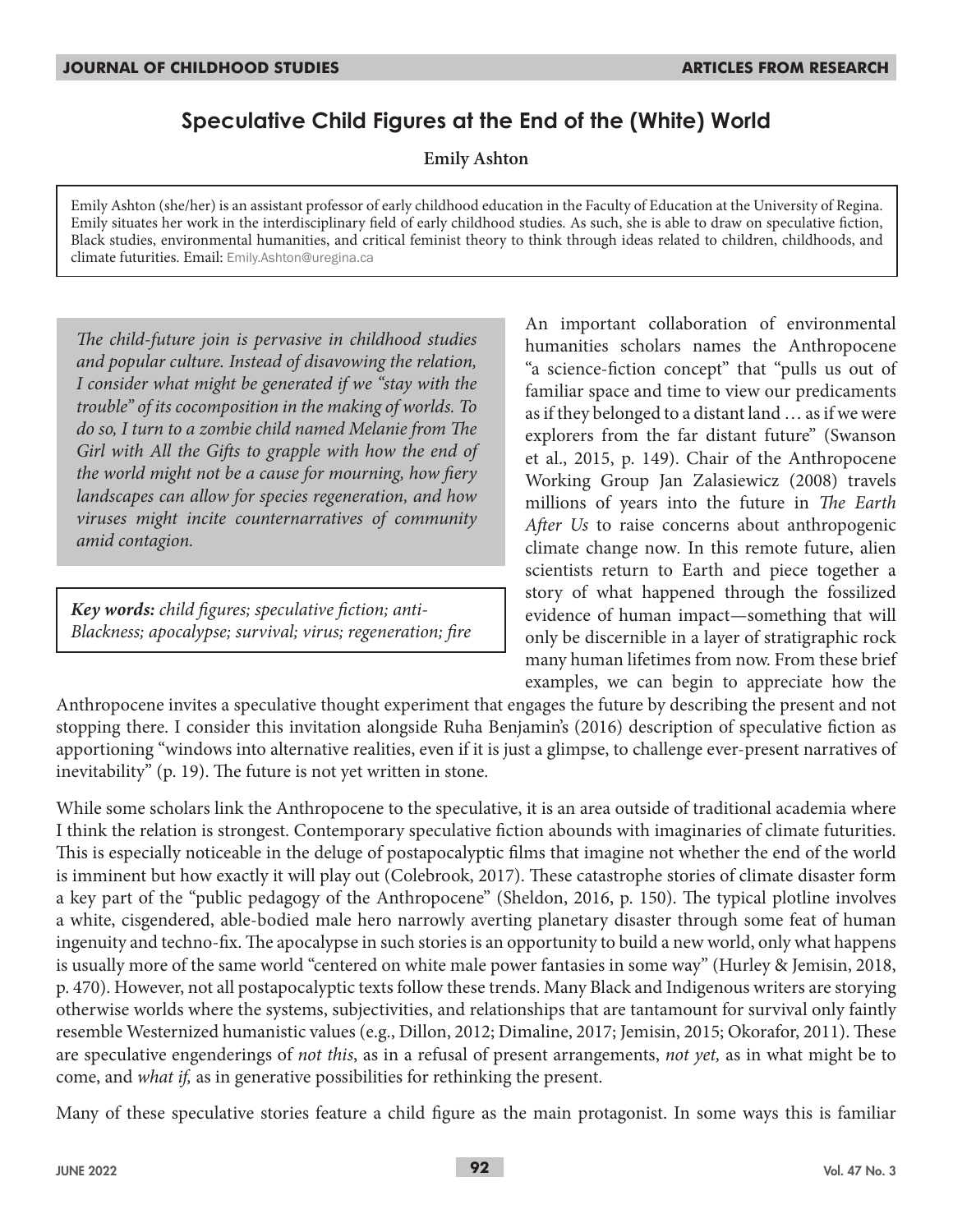territory for the child figure. A dominant image of the child has long been "a redemptive agent ensuring futurity" (Sellers, 2013, p. 71). This image also reflects Rebekah Sheldon's (2016) noticing, "why, when we reach out to grasp the future of the planet, do we find ourselves instead clutching the child?" (p. vii). The child-future join has been problematized in childhood studies (e.g., Barnsley, 2010; Kraftl, 2020; Taylor, 2017), including how "children of color are not fetishized in the ways white children are in hopeful imaginations of the future" (Joo, 2018, p. 5).<sup>1</sup> Nevertheless, just like the kind of postapocalyptic blockbusters alluded to above, it is "not sufficient to renounce or denounce the child" because the child figure continues to do important work in the making of worlds (Sheldon, 2016, p. 21). Instead, we might "stay with the trouble" (Haraway, 2016) of the child-future relation and see what emerges when the speculative is engaged "as a mode of inquiry" to think-with challenges of contemporary childhoods in anthropogenically damaged worlds (Kupferman & Gibbons, 2019).

In this article, I turn to Melanie from the speculative novel and film titled *The Girl with All the Gifts* (hereafter *Gifts*) to engage with urgent problems of the present (Carey, 2014; McCarthy & Carey, 2016). Melanie is a zombie child called a "hungry," who, unlike the prototypical zombie, is both conscious and caring. Nevertheless, Melanie and her kin-kind are imprisoned and experimented on because their bodies might hold a cure for the pandemic. Following an overview of *Gifts* in the next section, I structure the remainder of the article by way of three overlapping considerations. First, I explore how the end of the world for Melanie is the end of the racialized and militarized systems of oppression that did her violence (Ziyad, 2017b). Melanie invites me to consider a series of questions about the end of the world: For whom might the end of the world not be a cause for mourning (Wilderson, 2015)? What if the end of the world is a renunciation of anti-Blackness and "settler futurity" (Tuck & Yang, 2012)? What possibilities emerge when "refusal and resistance" are the child figure's response to saving the world (Hartman, 2016, p. 166)? Second, the end of the world in *Gifts* also happens to be a world Melanie sets on fire. As such, I aim to think with the potentiality of fire to both destroy and regenerate worlds (Tsing, 2015). What kind of "piracy future" (Taylor, 2020) is possible for Melanie and her kin?<sup>2</sup> Third, as a figure of both child and virus, Melanie troubles divisions of life/nonlife, immunity/exceptionality, and innocence/responsibility that govern the present and are put under increasing pressure by the Anthropocene (Povinelli, 2016). Melanie and the pathogen exist in a symbiotic relationship wherein each needs the other to thrive. This seems particularly prescient given the contemporary moment. How might the child-hungries and the pathogen generate possibilities for the kinds of "viral pedagogies fit for these times of COVID-19" (Flynn, 2020)? I end by offering a final provocation about how speculative fiction might expand our imaginaries of survival in the Anthropocene.

## **Melanie's gifts**

For the most part *Gifts* plots along like any other postapocalyptic zombie film, that is, until the very end. The setting is a world much like this one, London specifically, in the near future. A mysterious fungus has infected nearly everyone on Earth, turning them into mindless, flesh-eating zombies. The few remaining humans mostly female scientists and military men—have gathered on an armoured base where the scientists among them search for a cure. Everyone who comes into direct contact with the pathogen becomes a zombie, except for a mysterious group of children who were born to infected mothers. Melanie and these other "second-gen" hungries have retained the ability to think and feel. They attend school and are learning to read, compute sums, and write imaginative stories. However, they are also locked in cells at night and have their heads, arms, and legs strapped to chairs when outside solitary confinement. If these child-hungries smell or touch humans they transform into ravenous, instinctual zombies just like the others (there is a blocker ointment that humans smother on their skin to prevent this transformation). They are kept captive because their biology holds the possibility of a vaccine. The research process, however, entails dissecting their bodies in ways they cannot survive. The day Melanie is taken for experimentation, a large horde of hungries attacks the base, allowing her to break free from the operating table. Dr.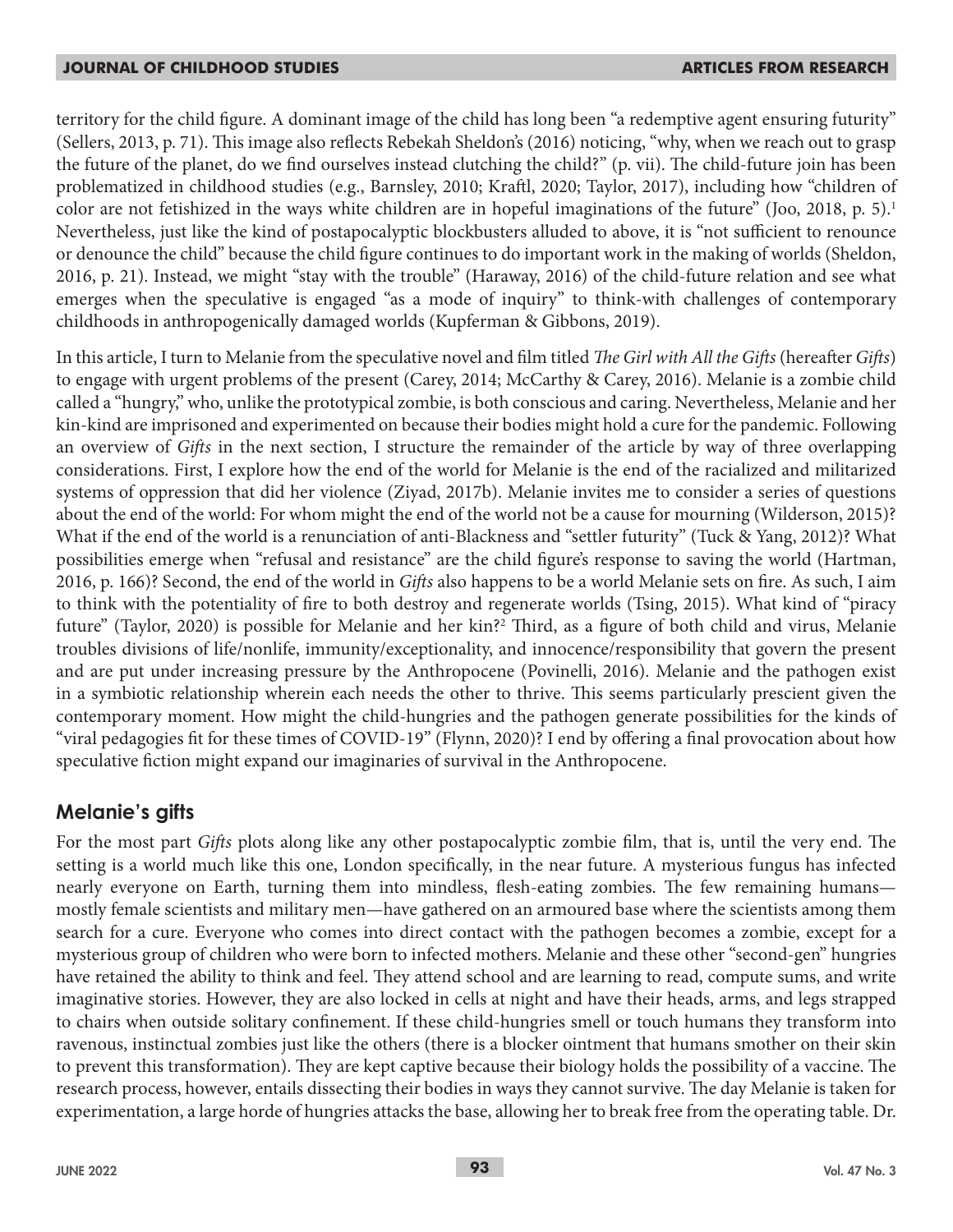Caroline Caldwell, Miss Justineau, the sergeant, and a handful of soldiers manage to escape with Melanie in tow.

The debate about whether or not the child-hungries are human or monster continues throughout the duration of both the novel and the film. Never is it considered that there are possibilities of existence outside this constructed opposition. If there is any lingering doubt about the child-hungries' species status, it is because they outwardly resemble any other young child most of the time. In spite of their appearance, however, the sergeant is keen to remind his colleagues that "not everyone who looks human is human" (Carey, 2014, p. 29). The publicity posters for the movie feature Melanie wearing a full-faced, clear muzzle type of mask, which the survivors insist she wear for their protection once they flee the invaded base. This mask serves as a persistent reminder of Melanie's nonhuman status. As such, Melanie's "form remains identifiably human, but recognizably monstrous" which is a tactic of "making killable" in contemporary culture (Gergen et al., 2018, p. 11).

The lead scientist in charge, Caldwell, takes a hard-line approach to making killable but disguises it behind the neutrality of science. Caldwell exhorts, "the subjects aren't human; they're hungries. High-functioning hungries" (Carey, 2014, p. 80). Anaesthetic is not used for the medical dissections because Caldwell does not believe the child-hungries have the physiological capacity to feel pain. For Caldwell this is a clear indication "that the subjects' ontological status is to some extent in doubt" (p. 80). Her view is that "the moment of death"—meaning zombification in this context and not metabolic death—"is the moment when the pathogen crosses the blood– brain barrier. What's left, though its heart may beat, and though it speaks … is not the host" (p. 63). The species battle line is thus drawn between human and fungus, despite their coexistence in the child-hungries. The difference between the first- and second-gen hungries is that their bodies have formed a symbiotic relationship with the pathogen—the fungus and the child body collaborate to survive. Melanie and the fungus have found ways to work together, not always in equal or nonviolent ways, but not always in conflictual ones either. Child and fungus are a practice of "becoming with" that challenges discourses of bio-ontological purity that delimit figurations of being human / human beings (Haraway, 2008). On this note, the last conversation Melanie has with Caldwell is telling. Melanie asks, "We're alive?" and Caldwell responds, "Yes. You're alive" (McCarthy & Carey, 2016, 1:36:05). The admission of aliveness from Caldwell does not mean she thinks the child-hungries should be exempt from the scientific experiments that end their lives. One can be alive—can be Life—without being human, which is why the ability to feel pain is important to keep in mind, especially with regards to anti-Blackness and the delimitation of who counts as human.

In the transition from page to screen a few characters in *Gifts* "racebend," meaning the characters' race changes as the medium does (Racebending.com, 2011). This includes the two principal characters of Melanie and Justineau. Their race is reversed in the film: Melanie (played by Sennia Nanua) is Black and Justineau (Gemma Arterton) is white. Typically, racebending involves casting decisions that have a "discriminatory impact on an underrepresented cultural community and actors from that community" (para. 2). I write *typically* because, at least in the case of Melanie, the change makes *Gifts* something more than a traditional zombie story. Novel and screenplay writer M. R. Carey repeats in interviews that the casting choices were race-neutral, meaning that the parts went to the best actors for the job (Reddit AMA & Carey, 2016; Weisberger, 2017). Carey insists that race is inconsequential. I disagree. In the first chapter of the novel are multiple racialized descriptions of the two protagonists. On the first page, Melanie is described as "ten years old, and she has skin like a princess in a fairy tale; skin as white as snow. So she knows that when she grows up she'll be beautiful" (Carey, 2014, p. 10). This phrase is loaded with racialized tropes that I think matter a great deal. I sincerely doubt the child-hungries are afforded the movie-going privileges of Disney consumption on the military base, yet white-princess power still somehow becomes a point of self and societal worth in a zombie story. A few pages later is a description of Justineau from Melanie's point of view: "Miss Justineau's face stands out anyway because it's such a wonderful, wonderful colour. It's dark brown, like the wood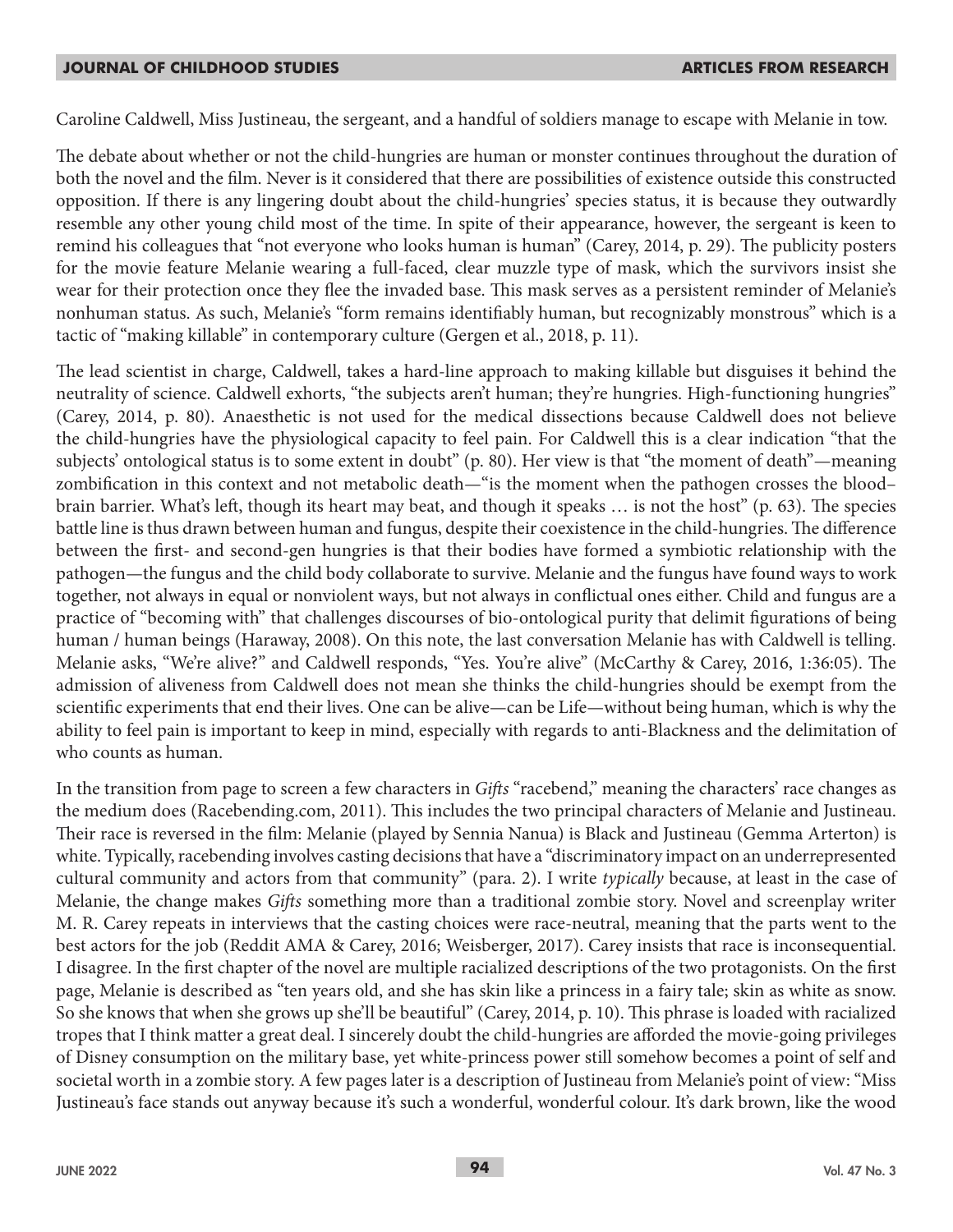of the trees … or like the coffee that Miss Justineau pours out of her flask" (p. 23). This metaphoric description is how Carey alerts the reader to Justineau's Blackness without ever having to write out any racially explicit terms. The up-front textual position of both these racialized descriptions—whether positive or negative—conveys to me at least some significance. My stance is that race and racebending, especially in the film, are pivotal to the story's overall impact.

After the military base is attacked, the humans who escape must rely on Melanie to guide them undetected through the hordes of hungries in the city centre. While out collecting food for her captors, Melanie makes two important discoveries. The first is that fungal seed pods that house the pathogen have grown to cover one of London's highest and most phallic-shaped buildings. The second discovery is a group of feral child-hungries much like her, only they have not yet learned to speak. Returning to the temporary shelter, Melanie learns that if the seed pods were to open then the pathogen would become airborne and infect all remaining humans. After some careful thought, Melanie decides that she does not want or need to die to save a few remaining humans who have treated her as nonhuman, instrumental other. To quote a particularly powerful moment, Melanie says to Caldwell: "Why should it be us who die for you?" (McCarthy & Carey, 2016, 1:36:10). Melanie then leaves the lab and sets ablaze the fungal tower of spores. The fire opens the seed pods thus effectively ending the world, or, more carefully stated, ending *a* world. As the pods burn and the fungal spores take flight, Melanie has one last conversation with the sergeant, who has been injured nearby. The sergeant wails, "It's over. It's all over." Melanie responds, "It's not over. It's just not yours anymore" (McCarthy & Carey, 2016, 1:41:05).

## **The end of the (white) world**

Melanie chooses to destroy the world instead of sacrificing herself and her hungry-kin to it. In doing so, she brings possibilities for a new world into existence. Hari Ziyad (2017b) shares their surprise and delight at the ending:

Because I am so used to humanity being granted a sanctity it does not deserve, I fully expected Melanie … to sacrifice herself for her human captors…. When juxtaposed with the argument put forth by some Afro-pessimists that humanity is reliant upon the subjection and enslavement of Black people, Melanie's refusal of humanity is in clear contrast to what we are taught about Black people's possibilities. We, the living dead in America (for what else but death is a life that doesn't #matter?) are told that we can only try (and always fail) to become more human or sacrifice ourselves and our communities for the continuation of human society. (para. 9)

Instead of a limited form of inclusion in a white-supremacist-militaristic-capitalist-humancentric society, Melanie sets in motion a more "liveable world" by "fac[ing] up to the outrage of human exceptionalism" (Haraway, 2008, p. 106) and delivering a deadly blow. The liveable world for the child-hungries has to be the end of the humanexceptional world; otherwise, they will remain hunted specimens for a potential cure. If the humans were to find an antidote, all indications suggest that the child-hungries would be eliminated once and for all. They would be of no more use. The humans never considered the coexistence of humans and hungries as a viable option.

Joy James (2013) offers the Black rebel cyborg as a figure that, drawing on Franz Fanon, "sets out to change the order of the world" (p. 65). To be a Black rebel cyborg means to no longer seek inclusion in the white supremacist state. The Black rebel cyborg "relinquishes the unachievable goal: striving for a socially recognized humanity" (Vargas & James, 2013, p. 200). This was one of the lessons Melanie learns. For much of the film, she longs to be accepted by her captors—to be counted as human just like them. In ultimately refusing to sacrifice herself and her hungry kin, Melanie comes to understand her captors as a figure of "Settler/Master(Human)" that is never going to be otherwise given the current arrangements of power (Wilderson, 2010). In setting fire to the world,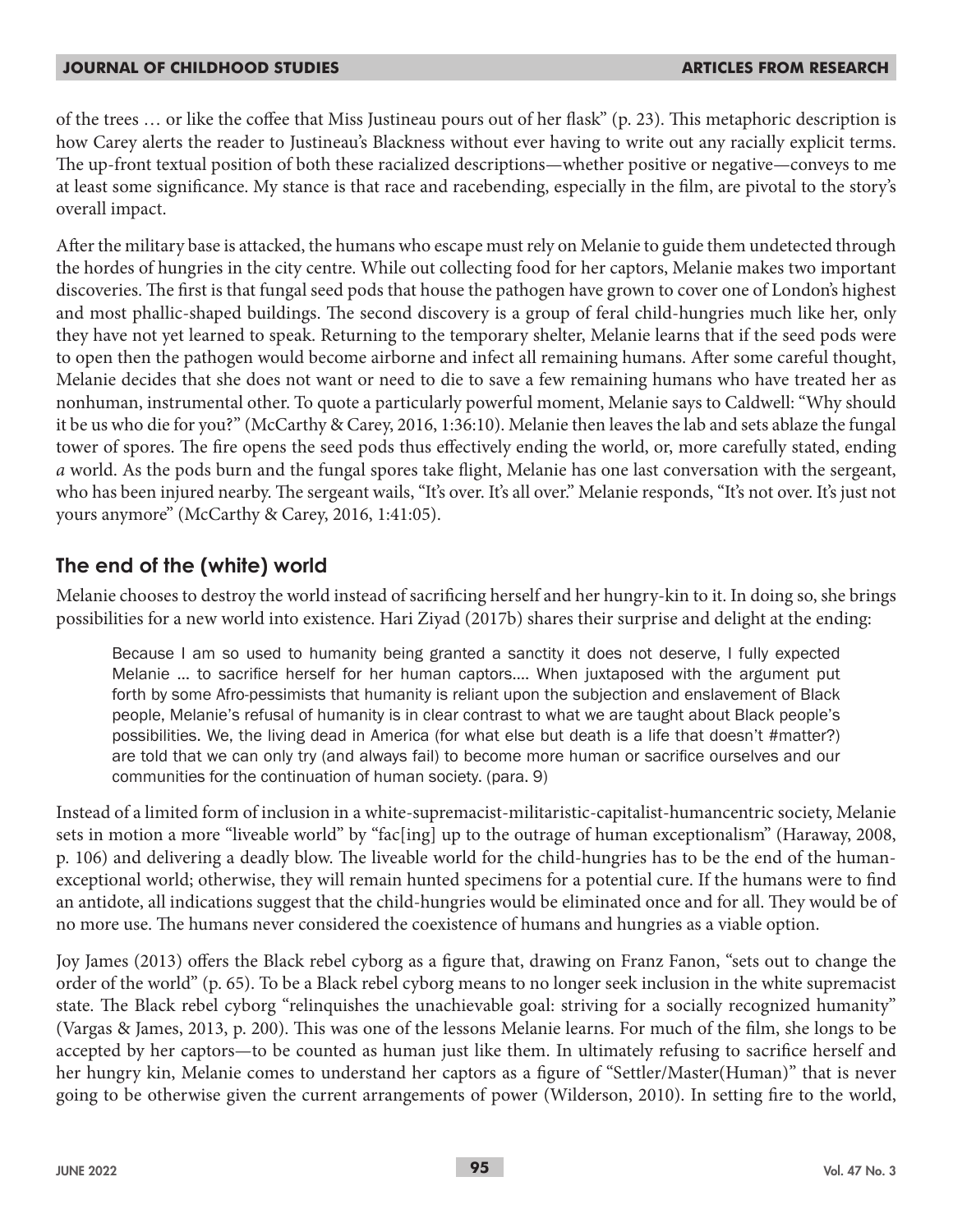Melanie comes to "refuse blackness-as-victimization and reconstitute blackness-as-resistance" (James, 2013, p. 68). This refusal adds a layer to Sheldon's (2016) proposal about a slide in the dominant image of the child that has coemerged with the Anthropocene: a shift from the one who is protected to the one doing the saving. Rather than saving the world, however, Melanie generates another option—she refuses, resists, and destroys.

Tiffany Lethabo King (2019) writes about "grammars of suffering" that violently and perpetually unmake Black and Indigenous lives in the making and sustaining of the human. The human "as an exclusive category demands an outside and requires the death of Indigenous and Black people" (p. 20). The human *is* because Black and Indigenous *are not*. Melanie is able to refuse this grammar and flip it—suffering is not her end story. She repudiates the outside. Melanie ends up potentiating a world that, unlike this world, does not require Black death in order to exist. Melanie puts in motion an end of the world as an end to "humanity as whiteness," as Ziyad (2017a) phrases it, meaning that the end of the world for Melanie is the end of the scientific and militaristic systems of oppression that did her violence and that elevated the human above all other forms of existence (p. 143). The end of the world is not the end of life in *Gifts* but its refiguration—it is a regenerative reworlding.

Kathryn Yusoff (2016) argues that the dominant subject emerging from the Anthropocene discussion is "a mythic Anthropos as geologic world-maker/destroyer of worlds" (p. 5). Yusoff 's figuration understands the human as wielding damaging yet generative force. The use of *mythic* further alludes to the Anthropos as a "genre" of Man rather than the human itself (Wynter, 2003). When Sylvia Wynter (2003) writes of "overrepresentation of Man as the human" (p. 260), she has a particular referent in mind. In generalized terms, the figure of Man is white, colonial, anti-Black, capitalist, heterosexist, and techno-arrogant, much like the protagonists of the save-the-world films that I described earlier. While I am quick to criticize the damage Man has done to this world, Melanie puts a shudder into my singular condemnation of destruction. Elizabeth Povinelli (2013) insists that potentiation and extinguishment go hand in hand, so what needs to be destroyed in order for the child-hungries to become free? Is it possible to create a world without racism, capitalism, sexism, ableism, militarism, and whiteness if this world is not first destroyed (Imarisha & Maree, 2015)? Melanie incites a series of events in which human and planetary extinction do not parallel each other. As I discuss in later sections, the end of Man is not the end of the planet or its other-than-human earthbound existents.

I am not promoting *Gifts* as some sort of manual for revolution. I share it as a thought experiment. I am not advocating for the genocide of humans—any humans. For me, *Gifts* is not about there being no humans in this world, but it is about humans as an exceptional species and about the structures and institutions of systemic oppression that keep whiteness at the top by way of rendering others inhuman, nonhuman, less-than-human, notquite-human, or any other arrangement that maintains white supremacy as the hierarchical referent (Weheliye, 2014). An articulation I am leaning on here is the vision proposed by the Black Lives Matter Global Network: "We fight for our collective liberation because we are clear that until Black people are free, no one is free" (as cited in Morrison, 2016, para. 11). This is, of course, much different than #AllLivesMatter or some similar white fragility fabrication, but it nevertheless points to how liberation is a collective undertaking. Melanie rearranges the world in ways in which Man is no longer omnipotent; she is free and so are her fellow child-hungries. In ending the human exceptional world of whiteness, not only does Melanie achieve freedom from incarceration and experimentation but so do her kin-kind and some other existents as well.

## **Regeneration in the ruins**

In my reading, *Gifts* subverts the postapocalyptic blockbuster trope in which the destruction of a major city typically London or New York—equivocates the end of the world. These global centres of capital stand as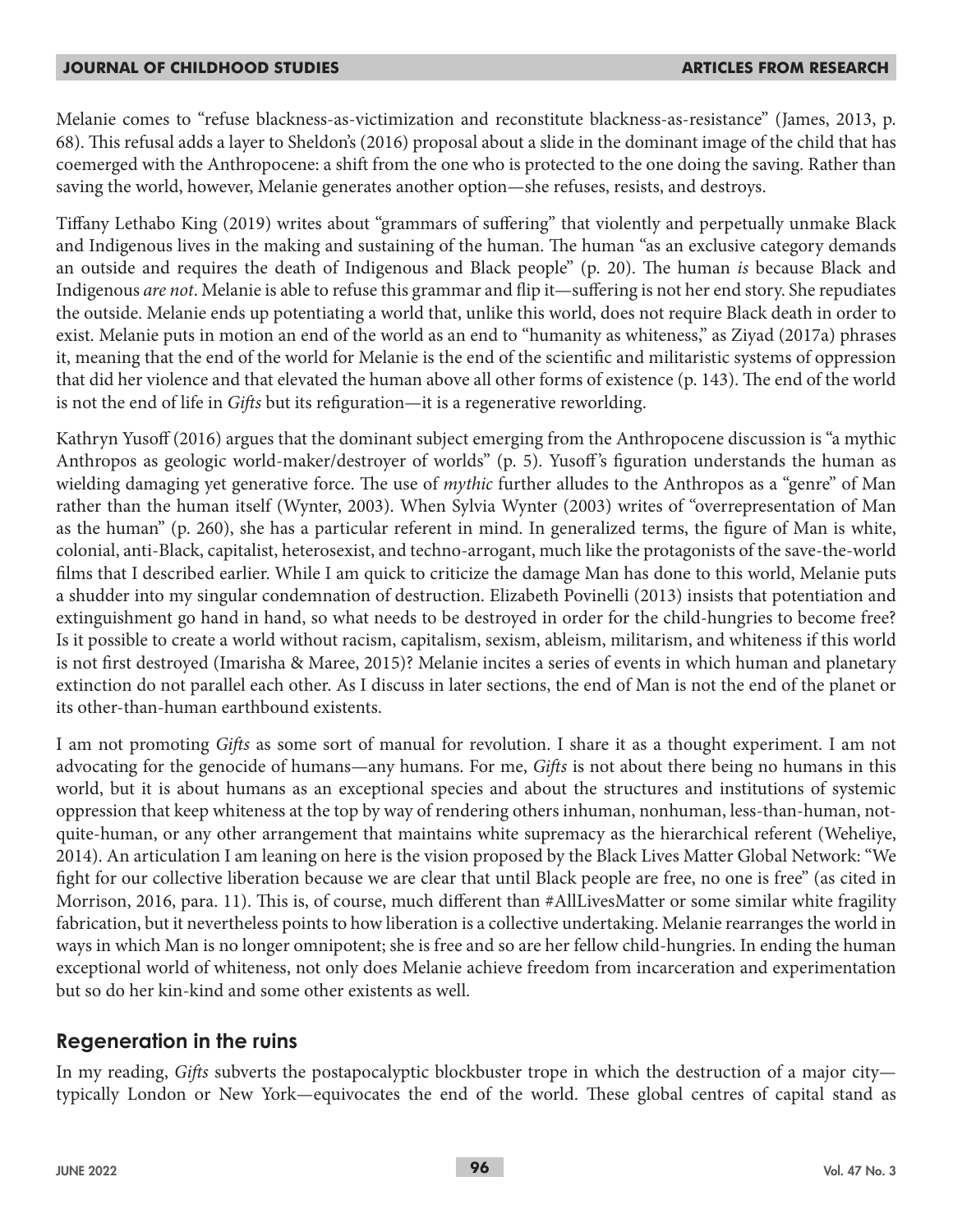"synecdoches for humanity" (Colebrook, 2019, p. 265). Claire Colebrook (2019) writes that "when such 'worlds' end they depict a life without urbanity, global media, and consumerism as the last of days" (p. 265). In such scenarios, the "end of capitalism is the end of the world" (p. 265). A related interpretive frame that I want to engage is how a "privileged place" of capitalistic excess becomes a fiery "shadow place" (Taylor, 2020), or, as I will further explain, *Gifts* illustrates how the distinction between the two place-based imaginaries no longer holds as much weight. Instead, the end of capitalism and its related systems in *Gifts* allows for regeneration of multispecies worlds. The fire Melanie sets not only releases the pathogen from the seed pods but clears landscapes overdetermined by humans, institutions, and industry. The aerial views that close out the film reveal a nonhuman world reviving. As such, *Gifts* provides visuals of what Alan Weisman's (2007) nonfiction bestseller *The World Without Us* might look like*.* Weisman's text is a scientifically based thought experiment where, once there are no longer humans, then grass will poke up through pavement, vines will cover skyscrapers, tunnels will flood, fungus will flourish, and forests will replenish. Every building will eventually have the highly sought-after rooftop garden.3 *Gifts'* fadeout*,* wide-panned camera shots of a hungry-filled London cityscape show greenery already taking back space in abandoned streets and concrete structures. These images happen to be actual drone footage of the "ghost town of Pripyat" near Chernobyl—a literalization of Weisman's speculative nonfiction experimentation (IMDb, 2016).

In *Alliances in the Anthropocene*, Christine Eriksen and Susan Ballard (2020) map interrelations of people, plants, and fire under conditions of climate crisis. One story they tell is of the Red Forest near the Chernobyl Exclusion Zone (CEZ). This is one of the world's most contaminated areas and humans have long abandoned the place. The bulk of radioactivity is concentrated in the soil, and pine forests have been planted to absorb the nuclear chemicals. The 30-square-kilometre area is now over 70% forest (Wendle, 2016). Radiation contamination has made adaptation and mutation normal course for the plants and animals that still live there: Certain plants grow differently, some birds grow tumours, and several species of small animals no longer grow babies. However, many larger animals have found refuge in the CEZ, including moose, deer, beavers, and wolves. Without humans around to hunt, build, or clear-cut, the Przewalski horse has come back from near extinction and much flora and fauna has flourished (Wendle, 2016). Eriksen and Ballard (2020) note that "surreal as this increase in biodiversity may seem, the Chernobyl disaster has created what science fiction author and environmentalist Bruce Sterling calls an 'Involuntary Park'—previously inhabited areas that have 'lost their value for technological instrumentalism'" (pp. 187–188). Capitalism and its humans have little place in this radioactive wasteland, and the result has been booming density rates for many nonhuman species.

Another conceptualization of worlds displaced from capitalistic centres is Val Plumwood's (2008) notion of "shadow places." Finding inspiration in Plumwood's writings, Affrica Taylor (2020) picks up this concept to tell stories about care and commitment for "blasted places" (Kirksey et al., 2013). Her stories involve first-hand engagements with the bushfires near her home in Australia and a road trip to the Athabasca tar sands in Canada. For the most part, shadow places are physical sites that remain out of sight and out of mind for those who live in capitalist comfort. Shadow places are the lands and communities most severely impacted by anthropogenic climate change, exploitative capitalism, and extractive settler colonialism. According to Plumwood (2008), shadow places are "the multiple disregarded places of economic and ecological support" (p. 139). Yet, while they may be overlooked, sacrificed, and ignored, shadow places are everywhere: "These places are not outside ourselves, but implicated in the very constitution of our embodied, habitual and social lives" (Shadow Places Network, n.d.). Shadow places also make privileged places possible.

Taylor (2020), however, challenges any strict separating off of privileged places and shadow places. She puts forth that Anthropocene-related events like mass bushfires have made the division impossible to maintain. The Anthropocene is a "tipping point" in "privileged-sacrificial place relations," even as those communities least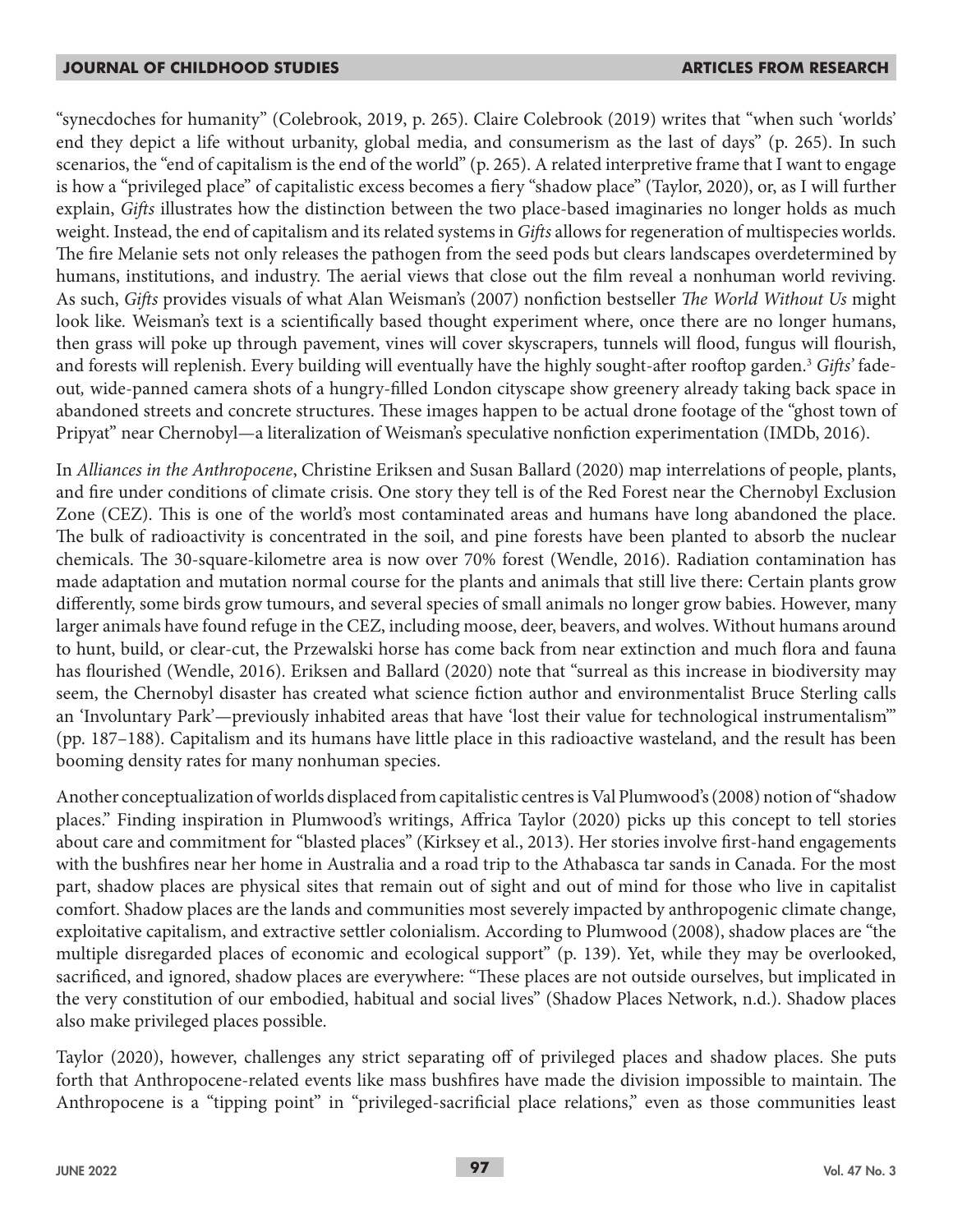responsible for anthropogenic climate change and capitalist exploitation continue to be most negatively affected. In evoking the interconnectedness of place, people, and fire, Taylor suggests that the "sacrificial order of carboniferous capitalism seems to be on the rebound." Previously privileged places are increasingly vulnerable to the very forces that were manipulated, extracted, and otherwise outsourced to sacrificial places in the first place. Nowhere, and no one, is immune anymore. This year alone, fire has ravaged Australia, Siberia, the west coast of the United States, and even the Arctic Circle: "Wild, feral and fossil-fuelled, fire lights up the globe" (Pyne, 2019, para. 1). This reality leads Taylor (2020) to conclude, "Our piracy future is now." With worlds on fire, Taylor claims that we have no choice but to abandon the "progress fiction" of human exceptionalism and human insularity from other species and elements. Fire demonstrates that "human life is just as vulnerable and tenuous as other life; the fire doesn't care." Welcome to the Pyrocene (Pyne, 2015).

Anna Tsing (2015) writes of disturbance as "a change in environmental conditions that causes a pronounced change in an ecosystem" (p. 16). Mass wildfires are a prime example, as was seen speculatively in *Gifts* and materially in Taylor's stories. Disturbance is not inherently negative for Tsing either, as it "can renew ecologies as well as destroy them" and, importantly, open "the terrain for transformative encounters, making new landscape assemblages possible" (p. 160). Taking *Gifts* seriously, as I have endeavoured here, calls for recognition of symbiotic becomings that transform human and pathogen into hungry, and of new landscapes that potentiate in the ruins of white supremacy. Furthermore, disturbance is a problem of perspective in Tsing's formulation, "a matter of point of view" (p. 160). From the point of view of the humans and the scientific, militaristic industrial complex that supported them, the fiery disturbance in *Gifts* was world ending. For Melanie, the hungries, the pathogen, and other nonhuman species, the fire was world beginning. The "power of fire" is "life-threatening and life-giving" (Eriksen & Ballard, 2020, p. 8). As such, "whether a disturbance is bearable or unbearable is a question worked out through what follows it: the reformation of assemblages" (p. 160). This is where *Gifts* does not go—which assemblages endure are unwritten and its audience must speculate on what might be possible in the fiery aftermath. The Chernobyl disaster, on the other hand, was a mass disturbance whose effects have not been equally distributed or subsisted. Over the last 30 years, the reformation of assemblages in that landscape has brought together forests, plants, and animals in unexpected formations. From the point of view of many humans, the abandoned buildings, businesses, cars, and homes in the CEZ fits Tsing's noticing of people collapsing disturbance into damage. On the other hand, ecologists understand disturbance as "not always bad—and not always human" (Tsing, p. 16). Even though they inherit and inhabit a world of radioactive decay, some species in the CEZ have not only survived but are thriving.

## **Community, contagion, and coronavirus**

While Melanie may appear to commit an act of solitary heroism when she sets the seed pod tower ablaze, her each movement and thought depends on a synergetic relation with the pathogen. The Melanie-pathogen relation helps me appreciate Taylor's (2013) assertion "that no one stands or acts alone, that all human lives are inextricably enmeshed with others (human and more-than-human) and that all human actions are implicated with and have implication for others (including nonhuman others)" (p. 117). This is especially evident today in consideration of the ravage wrought by the coronavirus, including how marginalized communities have been further disadvantaged and disproportionally infected/affected. COVID-19 makes clear that humans are not the only actors on the stage and that survival is difficult, necessary, and never enough (Shotwell, 2020). As a mass disturbance, perhaps COVID-19 will force us to abandon "the illusion of immunity" (Taylor, 2020) once and for all. In this section, I want to linger with the enmeshment of human and virus. All humans, despite purity imaginaries, are part virus—it has always been in our DNA (Tsing, 2015, p. 143). "Everyone carries a history of contamination," Tsing insists, and "purity is not an option" (p. 27). The virus is both "natural and manufactured … alive but incapable of reproduction on [its]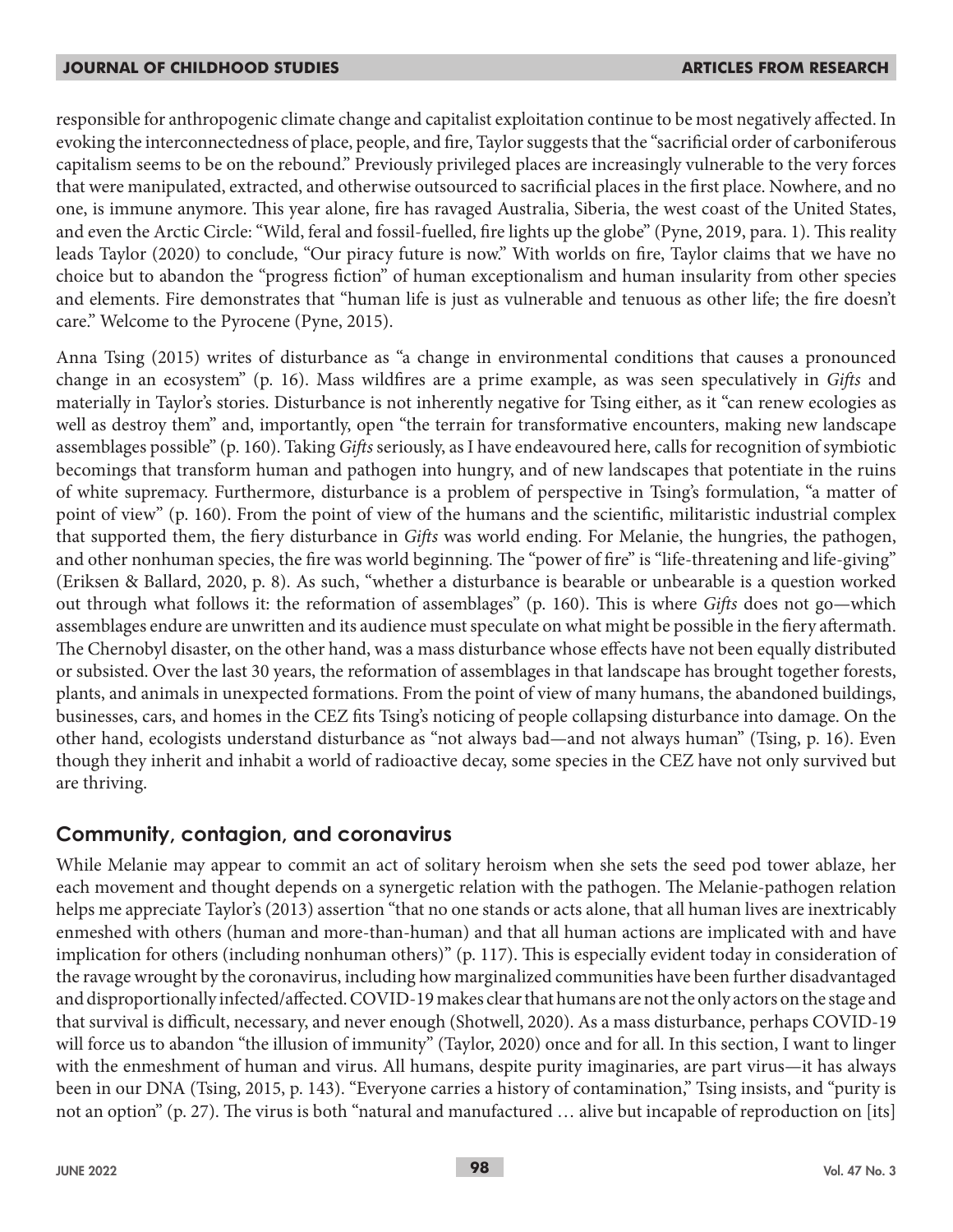own" (Vint, 2013, p. 139). The virus is entangled with other species; it needs an other to endure.

Povinelli (2016) theorizes the virus as a figure of geontology that disrupts and confuses the antagonism of life versus nonlife amplified by the Anthropocene.<sup>4</sup> For Povinelli, the virus is not definable by either term because each uses the other to extend itself. The preeminent pop culture formation of the virus is the zombie, which Povinelli summarizes as "Life turned to Nonlife and transformed into a new kind of species war—the aggressive rotting undead against the last redoubt of Life (p. 16).5 To this, *Gifts* adds a complex layer as Melanie is not in a state of either existential or corporeal decomposition but is reenlivened through an imaginary I see take form in Ashleigh Wade's (2017) theorizing of viral Blackness. Wade proposes a "theory of world making through viral blackness" (p. 34) that challenges associations of the virus solely with the spread of harmful pathogens. Instead, Wade figures virality as the transmission of "generative products, such as political movements" like #BlackLivesMatter (p. 34). In today's anti-Black and settler colonial world, Wade points out, "containment is extremely important for maintaining control, but the viral cannot be contained" (p. 35). The viral moves, it spreads, and it mutates. Andrew Baldwin (2016) argues that "the guarantee of white supremacy lies in its capacity to contain the excess" (p. 84), and since viral Blackness exists as something constantly shape-shifting, it has "world-making capacities" that are in excess of repossession (Wade, 2017, p. 38). Despite scientific and militaristic efforts in *Gifts*, neither the childhungries nor the pathogen can be fully controlled. Thought with current events, this is not meant to suggest that that a viral pandemic is a desirable way to challenge current power structures and distributions of humanness, or that those humans typically associated with the virus automatically achieve liberation. To be the virus, Povinelli (2016) explains, is to always be "under attack" (p. 19).

For me, the pathogen in *Gifts* is especially intriguing as a figure of contagion because it interrupts the colonizing cycle of virality as something inherently malicious or oppressive. Melanie and the pathogen need each other in a relational equation not set on conquest. Additionally, Wade (2017) importantly moves the figure of the virus from individualized bodies to collective ones. With the protests that followed Michael Brown's murder in Ferguson as her case study, Wade traces how viral Blackness moved from online spaces to the streets and back and forth again and again. Viral Blackness configures community in ways supportive of the viral as a "deterritorializing mode of subversion to white supremacist systems" (p. 36). I read this notion into Pricilla Wald's (2008) work on contagion, which reframes the virus as "not inherently about killing but rather about changing" (p. 139). This perspective understands the virus as an embodiment and enactment of "group belonging" (p. 139).

The main focus of Wald's (2008) work on contagion is unpacking the taken-for-granted literariness of the "outbreak narrative," which includes attention to its rhetorical devices and storytelling strategies in the scientific press, news articles, and blockbuster films. Wald notes a dominant pattern whereby "conventions of horror and myth" reduce the complexities of pathogenic emergence to "an apocalyptic battle between heroic scientists and the hybrids who embody the threat" (p. 257). The outbreak narrative follows a predictable pattern that includes identifying the virus, naming the disease, outing its carriers, tracing its travel routes, developing prophylactics, and curing the disease and dis-ease. What starts as an "epidemiological horror stor[y]" of human versus pathogen ends as a "timeless and ritualized story of renewal in which Humanity is reaffirmed as it is redeemed by Science" (p. 260). Not all pandemics fit this narrative structure, however, especially epidemics that do not have a cure and/or cannot be easily contained. In these cases, for example SARS and HIV/AIDS, responsibility gets recirculated from "science to society" (Wald, 2008, p. 255).<sup>6</sup> The dramatic structure of the outbreak narrative is replaying with COVID-19: Trump repeatedly calling it the China virus, claims of the virus being produced and released from a Wuhan lab, the animalization of suspected consumers of bat soup, the global race for a marketable vaccine, increased anti-Asian racism, and disproportionate mortality rates in Black, Indigenous, and poor communities—this is a horror story in real time.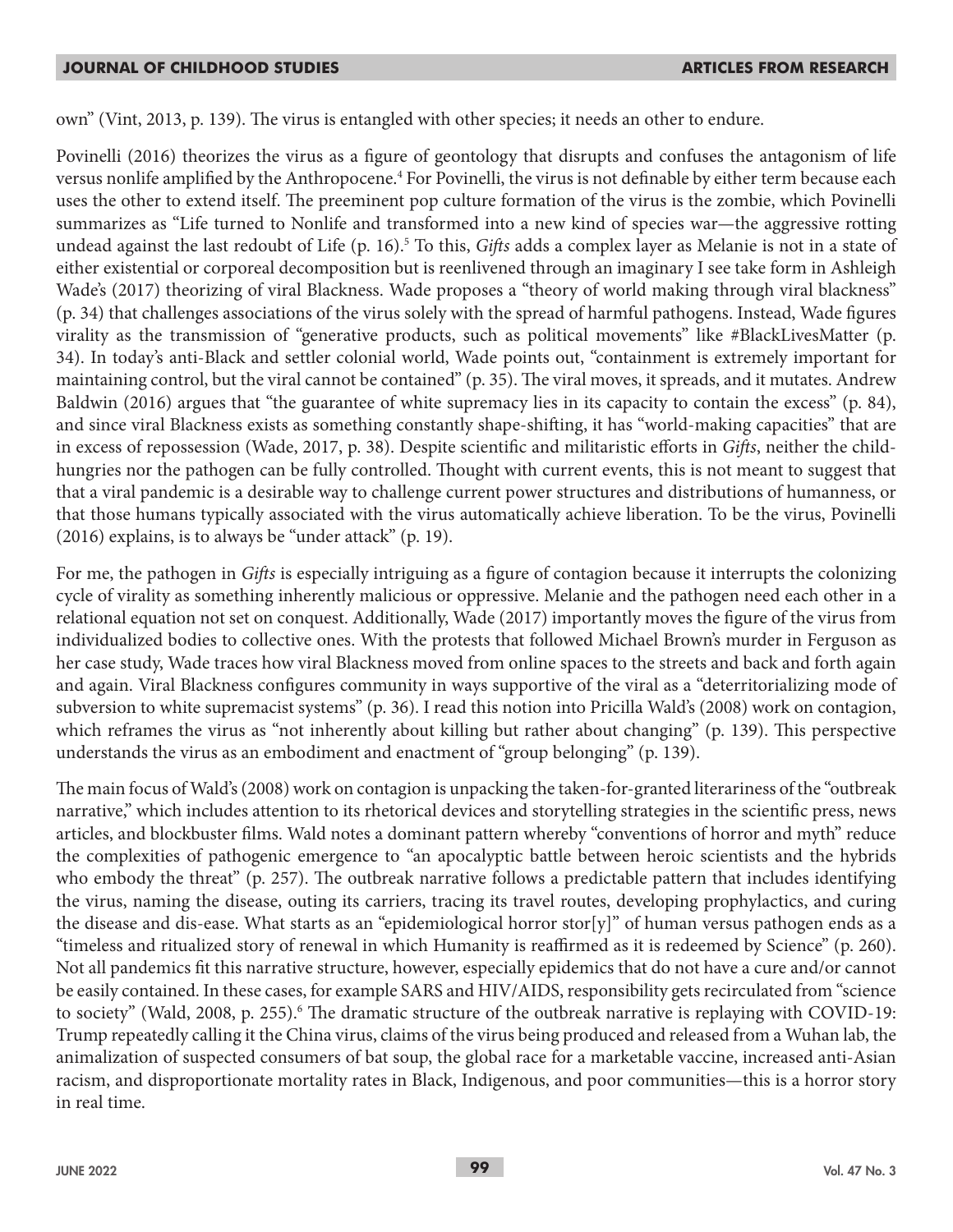As documented earlier, *Gifts* has the lab, scientists, and hybridity of the outbreak narrative but also challenges many of the conventions outlined by Wald, especially the triumphalism of science. Nevertheless, it is from science that part of *Gifts'* horror emerges. The scientific story of the *Ophiocordyceps unilateralis* fungus provides a realistic, scientific frame in which the speculative story in *Gifts* grounds itself. Known colloquially as the zombie-ant fungus, *Ophiocordyceps unilateralis* takes over the central nervous system of bullet ants in tropical rainforests, causing the ants to leave their colony, bite down in a "death grip" on a leaf, which induces paralysis, and then sprout fungal stem-like spores from their exoskeleton (Hill, 2013). In *Gifts* this real-life fungus has found a way to jump the species barrier, which makes it new yet still familiar (recall the "making killable" discussion). Melanie and her hungry friends have similarly broken the species line: Both fungus and child have mutated—are mutants. While the child-hungries are pathologized, they are also protected because they are necessary for a cure. Like Ziyad cited earlier, my film-spectatorship training led me to assume that science would triumph, and humanity would defeat the zombie threat. I fully expected a vaccine to be forthcoming. Wald (2008) cites this form of anticipatory confidence as a means of "sanction[ing] the status quo" so that "social existence" does not have to be significantly rearranged (p. 268). Both the Anthropocene discussion and the outbreak narrative pull on "the promise and authority of science in the heroic service of a threatened 'Humanity'" (p. 257). This is where *Gifts* makes another impact: The status quo *is* challenged, science fails to provide a solution, humanity does not survive, and a serious refiguration of global existence and existents is set in motion.

In charting tropes of contagion narratives, Wald reveals a history of racism, xenophobia, and cruelty directed to those figured as strangers. Coinciding with an increased alarm about outsiders is a search for something or someone to blame. This is palpable with COVID-19 also. Sandra Hyde (interviewed by Neale McDevitt) voices that "in times of uncertainty" it is "common for people to place blame elsewhere, and to blame people who are different from them, or that they read as different" (McDevitt, 2020, para. 6). Calling COVID-19 the China virus is to misleadingly attribute blame to a place and people—it is not as if viruses know or are governed by borders. Secretary-General of the United Nations Antonio Guterres (2020) recently released a video recognizing that "the pandemic continues to unleash a tsunami of hate and xenophobia, scapegoating and scare-mongering" toward the Asian community, and he pleads for governments to "act now to strengthen the immunity of our societies against the virus of hate." Guterres flips the inflationary language of contagion for social justice purposes: Racism is the disease and community is the cure. In response to the uprisings following the murder of George Floyd by police, Roxane Gay (2020) reflects: "Eventually, doctors will find a coronavirus vaccine, but black people will continue to wait, despite the futility of hope, for a cure for racism. We will live with the knowledge that a hashtag is not a vaccine for white supremacy" (para. 22). In another response piece, filmmaker George Clooney calls anti-Black racism "our pandemic. It infects all of us, and in 400 years we've yet to find a vaccine" (para. 8). I am sympathetic to these arguments, and I recognize that the people just cited are differently positioned in the discussion, but I am nevertheless troubled by the equivocation. Does racism need euphemisms? Racism is not a virus you can catch if someone sneezes, or, in the cringe-worthy sound bite of Prime Minister Justin Trudeau, "speaks moistly" (CBC Kids News, 2020). I also wonder if disease provides a cover of innocence: Can I be accountable for racism if I am sick with it? Racism and COVID-19 intersect when it comes to mortality rates, treatment availability, prophylactic affordability, social distance accessibility, essential workers, and a host of other issues. While this tangent may seem a diversion from my main argument, my point is that while there are now COVID vaccines and related treatments, neither a shot nor a pill will do anything to end racism. That requires a different sort of collective intervention altogether.

With these concerns expressed, I am still not willing to completely shut out the generative possibilities of thinking with the virus and contagion. In making apparent the narrative organization of pandemic performances, Wald (2008) highlights shared links between communicable, communication, and community, which could be used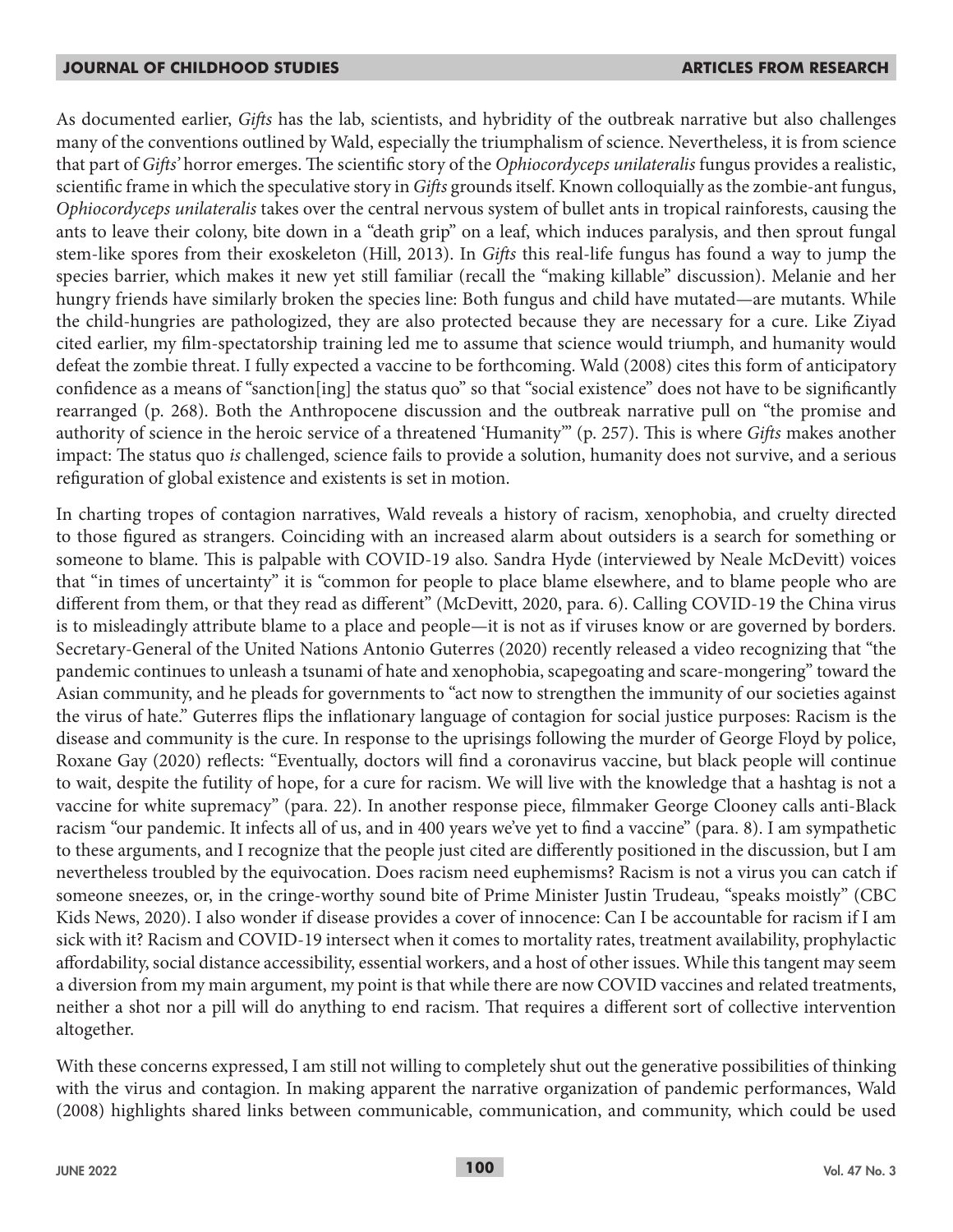to "evoke a profound sense of social inter-connection" (p. 12) instead of racialized and sexualized fears and stigmatizations that protect an idealized humanity. Neither disease, sickness, nor infection were the original associations with the term contagion. Wald points out that contagion literally means "to touch together" and it first "referred to the circulation of ideas and attitudes"; for example, "revolutionary ideas were contagious" (p. 12). This connects again with Wade's (2017) theorizing of viral Blackness that moves between virtual spaces and physical places in the constitution of resistant communities. There is a disruptive and transgressive potential inherent to the virus: The virus needs others to endure and ultimately relies on the others for its existence. Contagion has similar qualities: transformative, fluid, hard to control, and disrespectful of boundaries. With contagion, human individualism and exceptionalism are challenged. For me, COVID-19 isolation has fully and finally debunked any fantasy of self-reliance. To repeat something similar to what I wrote earlier, the coronavirus pandemic is not something I wish for as a driver of change. But COVID-19 is here, and how we engage with the virus and each other will have long-lasting consequences. Tsing (2015) expresses that we are undoubtably "contaminated by our encounters; they change who we are as we make way for others. As contamination changes world-making projects, mutual worlds—and new directions—may emerge" (p. 27). What might be possible if we grab onto the notion of "contamination as collaboration" in ways that remake community and care for those humans and nonhumans most vulnerable (Tsing, 2015, p. 27)? What tentative "alliances in the Anthropocene" might allow for "collaborative survival in precarious times" (Tsing, 2015, p. 2)? How can these relationships be cultivated in ways that respect difference, diversity, and incommensurably?

## **Speculative survival**

The contaminated collaborations that Tsing (2015) theorizes move beyond survival imaginaries defined by "conquest and expansion" (p. 27). Survival must be collaborative; survival is never enough; "survival pending revolution" (Alkebulan, 2012). "Survival should be our starting point, always, but we deserve so much more," offers Alexis Shotwell (2020) in a recent blog post about COVID-19 and its unequally distributed impacts (para. 9). In this article, I have tried to spotlight how *Gifts* gestures toward what *otherwise survival* might look, feel, and be like. As explained, this otherwise is not an innocent undertaking in *Gifts* and involves a world on fire. Thinking-with Melanie and the pathogen has been an effort to grapple with anti-Blackness, questions of the human, damaged landscapes, and the coronavirus in this world while staying open to *not this*, *not yet,* and *what if* of speculative possibilities. Again, this effort is not without its dangers. While I have tried to highlight Melanie's becoming-with pathogen in ways that trouble the image of the child as an innocent, individualistic hero figure, I am aware of slippages. My worry is that conceiving of Melanie as a "brave survivalist" (Brown, 2017, para. 4) places undue responsibility on a Black female child figure to end the (white) world and ensure the survival of her kin in a new world (Cecire, 2015; Nyong'o, 2015). A concern emerging from this work that requires sustained pedagogical engagement is how we might think with speculative child figures at the end of the world in ways that grapple with the kinds of conditions, resources, and imaginaries required to capacitate lives actually capable of flourishing in this one.

As the COVID-19 pandemic ebbs and flows there is a heightened interest in speculative texts about the end of the world (Chakravorty, 2020, Schwetz, 2020; Tennant, 2020). Anishinaabe writer Waubgeshig Rice (as quoted in Theriault, 2020) advises turning to Indigenous writers for guidance, inspiration, and direction:

Many communities around the world have already endured apocalypse and they've rebuilt. They've found ways to start over and I think it's comforting as well, and maybe a little hopeful, to think about what is possible on the other side…. So it is possible to rebuild. That's why we need to look to Indigenous people and their stories about the end of the world. (paras. 21 & 27)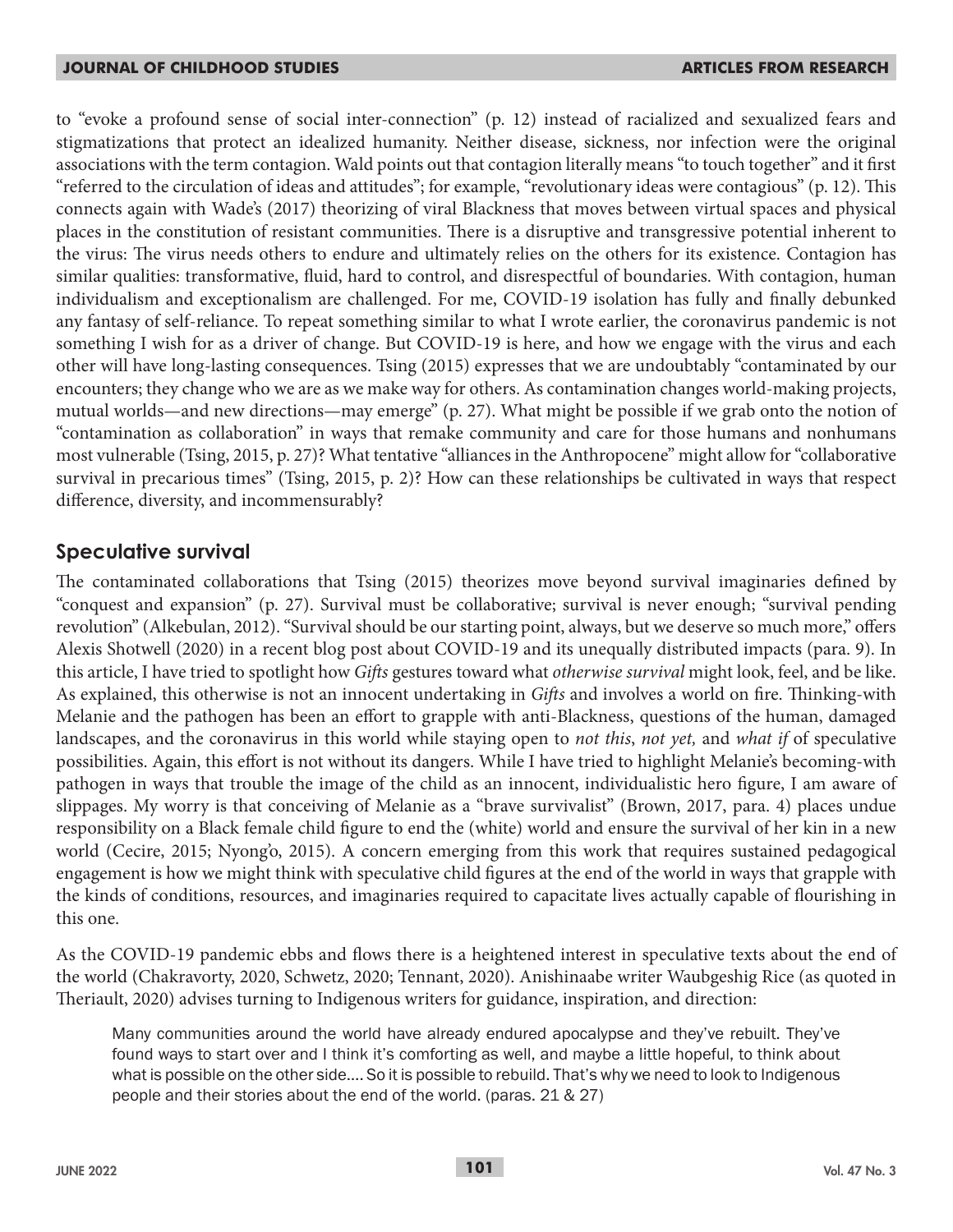To rebuild is to move beyond survival. It is to emerge from "blasted landscapes" stronger and more response-able than before (Tsing, 2015, p. 3). I hope the takeaway from this article is not that speculative fiction (or figures) can "save us—but it might open our imaginations" (Tsing, 2015, p. 19). What is most generative about speculative fiction, Benjamin (2018) asserts, is its capacity to "experiment with different scenarios, trajectories, and reversals, elaborating new values and testing different possibilities for creating more just and equitable societies" (para. 31). This is an otherwise survival worth pursuing.

- 1 Important work that troubles the racialized constitution of childhood includes Robin Bernstein's (2011) historical work in *Racial Innocence* that maps the division of childhood into white and Black tracks in the early 19th century. At that time, "black children were libeled as unfeeling, noninnocent nonchildren" (p. 33). Additionally, Christina Sharpe (2016) articulates how "Black children are not seen as children" (p. 89). Black children are either animalized, objectivized, sexualized, and/or adultized; they are positioned "outside of the category of the child" (p. 89; see also Dancy, 2014; Dumas & Nelson, 2016; Ladson-Billings, 2011). For a critique of how reproductive futurism distinguishes white childhoods from Indigenous childhoods, see Andrea Smith's (2010) challenge to Lee Edelman's *No Future.*
- 2 Citations marked Taylor, 2020 denote a keynote presentation by Affrica Taylor at the "Responding to Ecological Challenges with/in Contemporary Childhoods" colloquium. While no page numbers can be provided for direct quotations, a video of the keynote is now available and can be viewed at: https://www.youtube.com/embed/iZ4kwfyGbgE
- 3 Audra Mitchell and Aadita Chaudhury (2020) importantly complexify Weisman's contribution to end-of-the-world discourse. They read in his popular texts a racialized nostalgia for "white possessions, including empire, territory, and the biological and cultural capital of whiteness" (p. 314).
- 4 According to Povinelli (2016), geontology is a contemporary mode of governance that breaks with a biopolitical assumption that power works via tactics of making live and letting die and is instead concerned with maintaining the division of life from nonlife. This perceived rift is under increased pressure in the Anthropocene, which is to say that geontology is not so much new as newly visible. The three figures Povinelli finds illustrative of this modality of power are the Desert, the Animist, and the Virus. For Povinelli (2014) these figures are not escapes from power but symptoms of it. Povinelli's three figures "represent the nodal points in contemporary struggles to make sense of a current destabilization of this foundation division" between life and nonlife, including the Anthropocene defining proclamation of humans as a geologic force (Povinelli, 2016, p. 16).
- 5 While the pathogen in *Gifts* is fungal rather than viral, that detail is not impactful to the analytical import of my argument that follows. What could be called into question is that the fungus is a living organism and the virus is indeterminate in this way of thinking (e.g., needs a host to replicate), but that is an argument for another time.
- 6 Without a cure or scientist hero, the outbreak narrative pulls on racialized and sexualized imaginaries not based on scientific fact. Wald (2008) gives an example from the early days of HIV/AIDS diagnosis when a persistent rumour circulated, with no scientific basis but big anti-Black racist appeal, that the species barrier was broken when Africans raped monkeys (p. 260). When scientific success is not forthcoming, the outbreak narrative names and shames particular figures as Patient Zeros or "superspreaders" (p. 4). The history of HIV/AIDS again provides a representative case. Gaëtan Dugas, a Canadian flight attendant, was wrongly assumed to be Patient Zero for many years. In the 1980s the Center for Disease Control (CDC) in California tracked the sexual partners of gay and bisexual men diagnosed with HIV. Along the way Dugas' medical chart was misread—the letter O for "out-of-California" was mistaken for the number zero, and Patient Zero was born.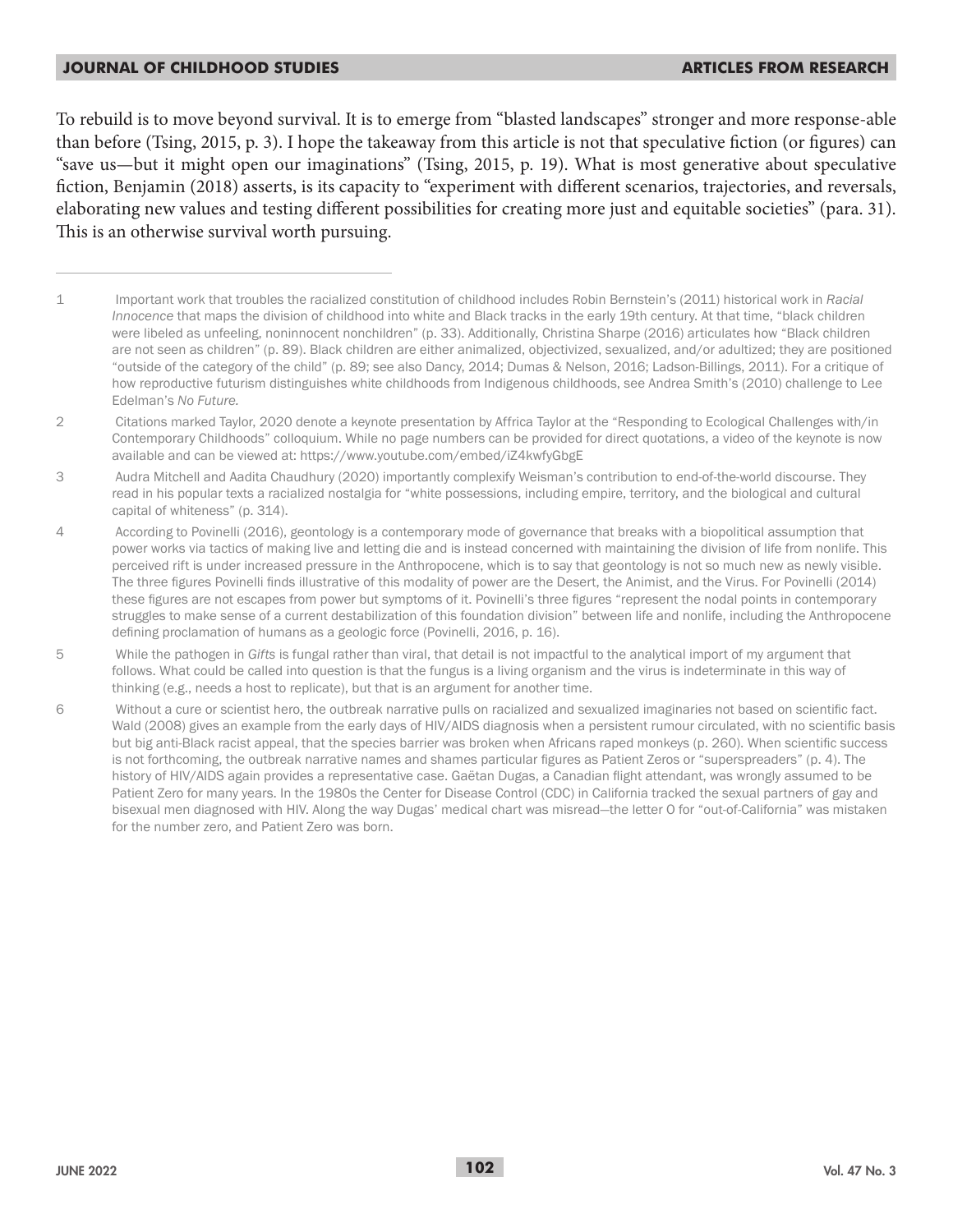### **References**

- Alkebulan, P. (2012). *Survival pending revolution: The history of the Black Panther Party*. University of Alabama Press.
- Baldwin, A. (2016). Premediation and white affect: Climate change and migration in critical perspective. *Transactions, 41*, 78–90. https:// doi.org/10.1111/tran.12106
- Barnsley, V. (2010). The child/the future. *Feminist Theory, 11*(3), 323–30. https://philpapers.org/rec/BARRAT-21
- Benjamin, R. (2016). Racial fictions, biological facts: Expanding the sociological imagination through speculative methods. *Catalyst, 2*(2), 1–28. https://catalystjournal.org/index.php/catalyst/article/view/28798
- Benjamin, R. (2018, July 16). Black afterlives matter: Cultivating kinfulness as reproductive justice. *Boston Review*. http://bostonreview. net/race/ruha–benjamin–black–afterlives–matter
- Bernstein, R. (2011). *Racial innocence: Performing American childhood from slavery to civil rights*. NYU Press.
- Brown, S. (2017, July 25). *The Girl With All the Gifts* is a nightmare for white supremacy. *RaceBaitR*. https://racebaitr.com/2017/07/25/ girl-gifts-nightmare-white-supremacy/
- Carey, M. R. (2014). *The girl with all the gifts* [ePUB]. Orbit.
- CBC Kids News. (2020, April 9). Justin Trudeau saying "speaking moistly" is so cringey it spawned a viral remix. https://www.cbc.ca/ kidsnews/post/justin-trudeau-speaking-moistly-is-so-cringey-it-spawned-a-viral-remix
- Cecire, N. (2015). Environmental innocence and slow violence. *WSQ: Women's Studies Quarterly, 43*(1&2), 164–180. https://www.jstor. org/stable/43958483
- Chakravorty, M. (2020, July 19). Science fiction explores the interconnectedness revealed by the coronavirus pandemic. *The Conversation.*  https://theconversation.com/science-fiction-explores-the-interconnectedness-revealed-by-the-coronavirus-pandemic-139021
- Clooney, G. (2020, June 1). America's greatest pandemic is anti-Black racism. *The Daily Beast*. https://www.thedailybeast.com/georgeclooney-on-the-murder-of-george-floyd-americas-greatest-pandemic-is-anti-black-racism
- Colebrook, C. (2017, November 6). *Fragility, globalism, and the end of the world* [Video file]. Presentation at the Shulman Lectures in Science and the Humanities, Yale University, Princeton, NJ, November 6. https://youtu.be/ 100pyu84WA
- Colebrook, C. (2019). The future in the Anthropocene: Extinction and the imagination. In A. Johns-Putra (Ed.), *Climate and literature* (pp. 263–280). Cambridge University Press.
- Dancy, T. E. (2014). The adultification of Black boys. In K. J. Fasching-Varner, R. E. Reynolds, K. A. Albert, & L. Martin (Eds.), *Trayvon Martin, race, and American justice: Teaching race and ethnicity* (pp. 49–55). Sense.
- Dillon, G. (Ed.). (2012). *Walking the clouds: An anthology of Indigenous science fiction*. The University of Arizona Press.
- Dimaline, C. (2017). *The marrow thieves*. Cormorant Books.
- Dumas, M., & Nelson, J. (2016). (Re)imagining Black boyhood: Toward a critical framework for educational research. *Harvard Educational Review, 86*, 27–47. https://psycnet.apa.org/doi/10.17763/0017-8055.86.1.27
- Eriksen, C., & Ballard, S. (2020). *Alliances in the Anthropocene: Fire, plants, and people*. Springer Nature.
- Flynn, A. (2020, April 27). What are the viral pedagogies fit for these times of COVID-19 {Microblog]? Common Worlds Research Collective. http://commonworlds.net/what-are-the-viral-pedagogies-fit-for-these-times-of-covid-19/
- Gay, R. (2020, May 30). Remember, no one is coming to save us. *New York Times*. https://www.nytimes.com/2020/05/30/opinion/sunday/ trump-george-floyd-coronavirus.html?smid=tw-nytimes&smtyp=cur
- Gergen, M., Smith, S., & Vasudevan, P. (2018). Earth beyond repair: Race and apocalypse in collective imagination. *Environment and Planning D: Society and Space*, 1–20. https://doi.org/10.1177/0263775818756079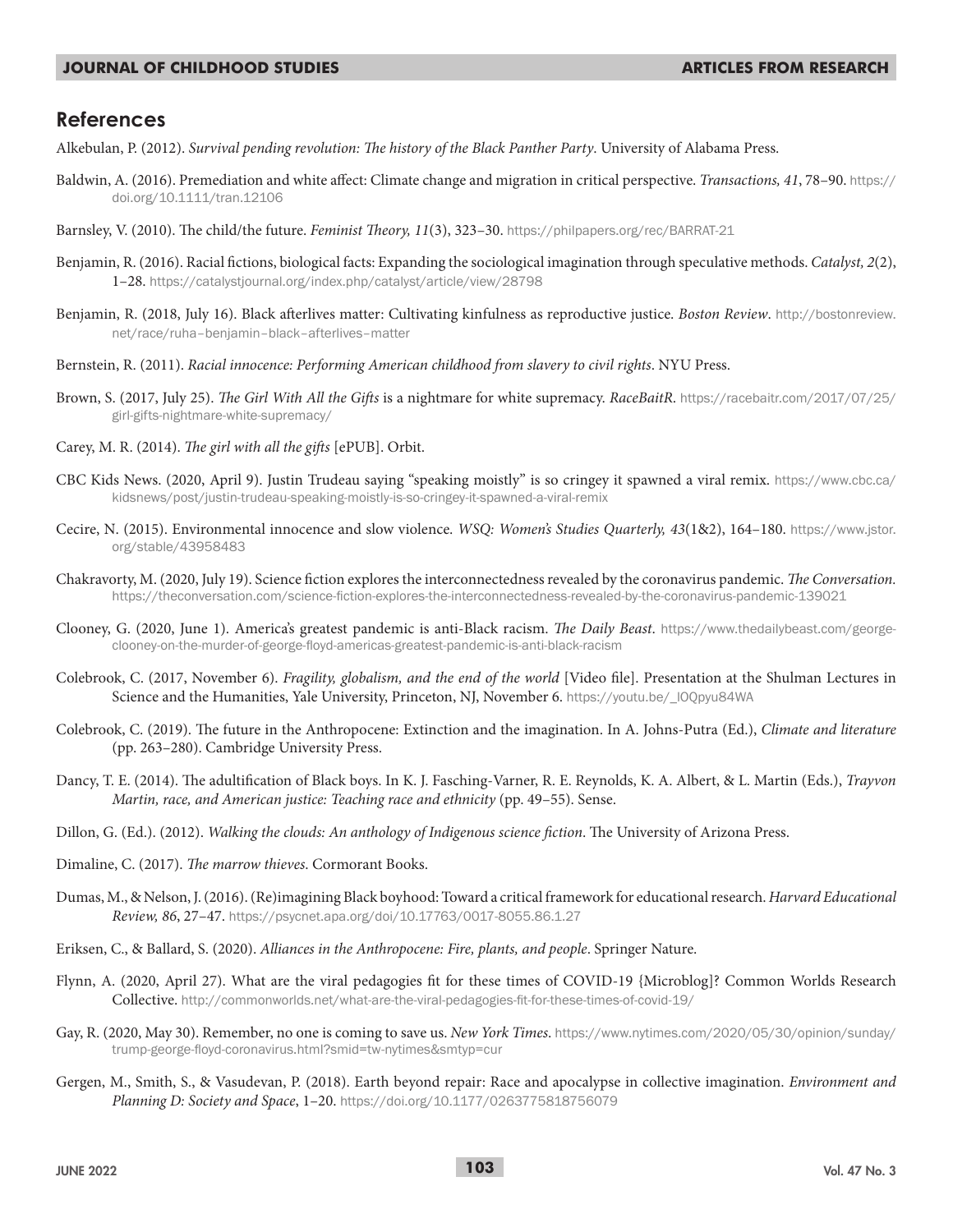Guterres, A. [@antonioguterres]. (2020, May 7). #COVID19 does not care who we are, where we live, or what we believe [Tweet]. Twitter. https://twitter.com/antonioguterres/status/1258613180030431233?s=20

Haraway, D. (2008). *When species meet*. Routledge.

- Haraway, D. (2016). *Staying with the trouble: Making kin in the Chthulucene*. Duke University Press.
- Hartman, S. (2016). The belly of the world: A note on Black women's labors. *Souls, 18*(1), 166–173. https://doi.org/10.1080/10999949.2 016.1162596
- Hill, K. (2013, June 25). The fungus that reduced humanity to the last of us [Blog]. *Scientific American*. https://blogs.scientificamerican. com/but-not-simpler/the-fungus-that-reduced-humanity-to-the-last-of-us/
- Hurley, J., & Jemisin, N. K. (2018). An apocalypse is a relative thing: An interview with N. K. Jemisin. *ASAP/Journal,* 3(3), 467–477. https://doi.org/10.1353/asa.2018.0035
- Imarisha, W., & Maree, B. A. (Eds.). (2015). *Octavia's brood: Science fiction stories from social justice movements*. AK Press.
- IMDb (Internet Movie Database). (2016). *The girl with all the gifts*: Did you know? *IMDb*. https://www.imdb.com/title/tt4547056/
- James, J. (2013). Concerning violence: Frantz Fanon's rebel intellectual in search of a black cyborg. *South Atlantic Quarterly, 112*(1), 57–70. https://doi.org/10.1215/00382876-1891233
- Jemisin, N. K. (2015). *The fifth season*. Orbit.
- Joo, H–J. (2018). Race, disaster, and the waiting room of history. *Environment and Planning D: Society and Space, 38*(1), 72–90. http:// doi.org/10.1177/0263775818774046
- King, T. L. (2019). *The Black shoals: Offshore formations of Black and Native studies*. Duke University Press.
- Kirksey, S. E., Shapiro, N., & Brodine, M. (2013). Hope in blasted landscapes. *Social Science Information*, *52*(2), 228–256. https://doi. org/10.1177%2F0539018413479468
- Kupferman D., & Gibbons, A. (Eds.). (2019). *Childhood, science fiction, and pedagogy: Children ex machina*. Springer.
- Kraftl, P. (2020). *After childhood: Re-thinking environment, materiality, and media in children's lives*. Routledge
- Ladson-Billings, G. (2011). Boyz to men? Teaching to restore Black boys' childhood. *Race, Ethnicity, and Education, 14*, 7–15. https://doi. org/10.1080/13613324.2011.531977
- McCarthy, C. (Producer), & Carey, M. (Writer). (2016). *The girl with all the gifts* [Film]. BFI.
- McDevitt, N. (2020, May 14). COVID-19 Q&A: Sandra Hyde on the rise of racism during pandemic. *McGill Reporter*. https://reporter. mcgill.ca/covid-19-qa-sandra-hyde-on-the-rise-of-racism-during-pandemic/
- Mitchell, A., & Chaudhury, A. (2020). Worlding beyond "the" "end" of "the world": White apocalyptic visions and BIPOC futurisms. *International Relations*, *34*(3), 309–332. https://doi.org/10.11770047117820948936
- Morrison, A. (2016, November 15). Black Lives Matter Global Network's statement of the election of Donald Trump. https://www.mic. com/articles/159496/exclusive-black-lives-matter-issues-a-statement-on-trump-s-election#.5zuNat29p
- Nyong'o, T. (2015). Little monsters: Race, sovereignty, and queer inhumanism in Beasts of the Southern Wild. *GLQ: A Journal of Lesbian and Gay Studies, 21*(2–3), 249–272. http://dx.doi.org/10.1215/10642684-2843335
- Okorafor, N. (2011). *Who fears death*. Penguin.
- Plumwood, V. (2008). Shadow places and the politics of dwelling. *Australian Humanities Review, 44*, 139–150. http://doi.org/10.22459/ AHR.44.2008
- Povinelli, E. (2013, January 14). *Potentiation and extinguishment* [Video file]. Presentation at London School of Economics and Political Science, London, UK. http://www.lse.ac.uk/newsAndMedia/videoAndAudio/channels/publicLecturesAndEvents/player.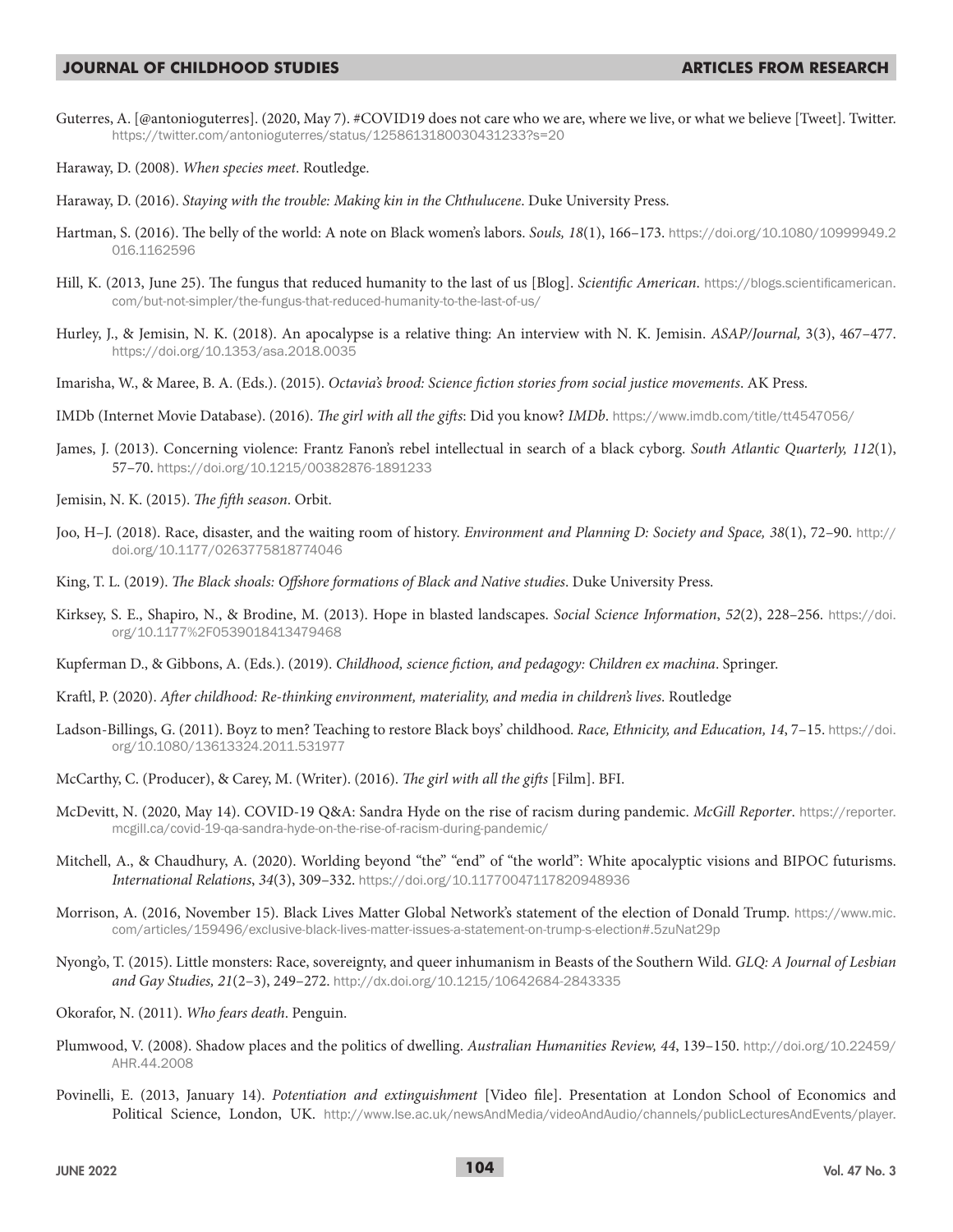aspx?id=1701

- Povinelli, E. (2014). *The four figures of the Anthropocene.* Plenary presentation at Anthropocene Feminism conference, University of Wisconsin-Milwaukee, Milwaukee, MI, April 10.
- Povinelli, E. (2016). *Geontologies: A requiem to late liberalism*. Duke University Press.
- Pyne, S. (2015). Fire age. *Aeon*. https://aeon.co/essays/how-humans-made-fire-and-fire-made-us-human
- Pyne, S. (2019, November). The planet is burning. *Aeon*. https://aeon.co/essays/the-planet-is-burning-around-us-is-it-time-to-declare-thepyrocene
- Racebending.com. (2011, February 23). What is "racebending"? https://racebending.tumblr.com/what-is-racebending
- Reddit AMA & Carey, M. R. (2016). The Reddit AMA (Ask me anything) session. https://www.reddit.com/r/books/comments/4koz6p/ hi\_reddit\_im\_author\_mrcarey\_ask\_me\_anything/
- Schwetz, K. (2020, March 18). Apocalyptic fiction helps us deal with the anxiety of the coronavirus pandemic. *The Conversation.* https:// theconversation.com/apocalyptic-fiction-helps-us-deal-with-the-anxiety-of-the-coronavirus-pandemic-133682
- Sellers, M. (2013). *Young children becoming curriculum: Deleuze, Te Whāriki, and curricular understandings*. Routledge.
- Shadow Places Network. (n.d.). A manifesto for shadow places. https://www.shadowplaces.net/manifesto
- Sharpe, C. (2016). *In the wake: On Blackness and being*. Duke University Press.
- Sheldon, R. (2016). *The child to come: Life after the human catastrophe*. University of Minnesota.
- Shotwell, A. (2020, May 5). The virus is a relation [Blog]. *Upping the Anti: A Journal of Theory and Action*. https://uppingtheanti.org/blog/ entry/the-virus-is-a-relation
- Smith, A. (2010). Queer theory and Native studies: The heteronormativity of settler colonialism. *GLQ: A Journal of Lesbian and Gay Studies, 16*(1–2), 42–68. https://muse.jhu.edu/article/372444
- Swanson, H. A., Bubandt, N., & Tsing, A. L. (2015). Less than one but more than many: Anthropocene as science fiction and scholarshipin-the-making. *Environment and Society: Advances in Research, 6*, 149–166. https://doi.org/10.3167/ares.2015.060109
- Taylor, A. (2013). *Reconfiguring the natures of childhood*. Routledge.
- Taylor, A. (2017). Beyond stewardship: Common world pedagogies for the Anthropocene. *Environmental Education Research*, 1–14. https://doi.org/10.1080/13504622.2017.1325452
- Taylor, A. (2020). Wildfire provocations: Re-igniting conservations about 'shadow places and the politics of dwelling' across ravaged settler colonized lands. Keynote presentation at Responding to Ecological Challenges with/in Contemporary Childhoods: An Interdisciplinary Colloquium on Climate Pedagogies, Western University, London, ON, February 2.
- Tennant, Z. (2020, April 9). "Our stories give us a lot of guidance": Daniel Heath Justice on why Indigenous literatures matter. *Unreserved*. CBC. https://www.cbc.ca/radio/unreserved/why-stories-matter-now-more-than-ever-1.5526331/our-stories-give-us-a-lot-ofguidance-daniel-heath-justice-on-why-indigenous-literatures-matter-1.5527999
- Theriault, Y. (2020, March 19). Margaret Atwood, Waubgeshig Rice and Daniel Kalla share their pandemic reading lists. *As It Happens.*  CBC. https://www.cbc.ca/radio/asithappens/as-it-happens-thursday-edition-1.5502954/margaret-atwood-waubgeshig-rice-anddaniel-kalla-share-their-pandemic-reading-lists-1.5502962
- Tsing, A. (2015). *The mushroom at the end of the world: On the possibility of life in capitalistic ruins*. Princeton University Press.
- Tuck, E, & Yang, W. (2012). Decolonization is not a metaphor. *Decolonization: Indigeneity, Education & Society, 1*(1), 1–40. https://jps. library.utoronto.ca/index.php/des/article/view/18630
- Vargas, J. C., & James, J. (2013). Refusing blackness-as-victimization: Trayvon Martin and the Black cyborgs. In J. Jones & G. Yancy (Eds.),